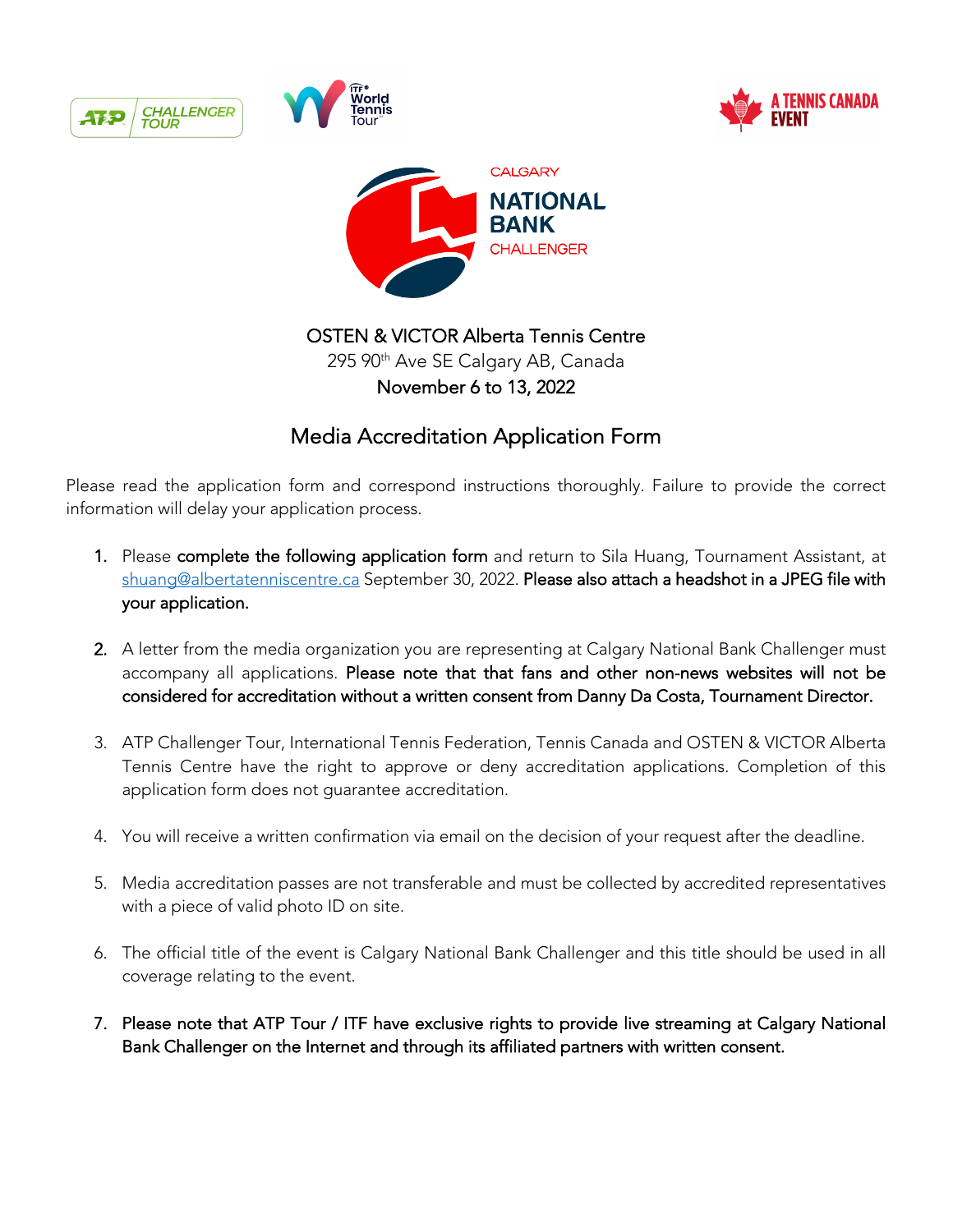## Media Contacts:

 Tennis Canada Valerie Tetreault Communications, Manager vtetreault@tenniscanada.com 1-514-273-1515 x 6259

#### OSTEN & VICTOR Alberta Tennis Centre

Danny Da Costa Tournament Director 295 90<sup>th</sup> Ave SE Calgary AB Canada T2J 0A1 Phone: 1-587-393-1604 Email: ddacosta@albertatenniscentre.ca

Sila Huang Tournament Assistant 295 90th Ave SE Calgary AB Canada T2J 0A1 Phone: 1-587-393-1606 Email: shuang@albertatenniscentre.ca

### Calgary National Bank Challenger Media Sites:

Tournament Website: Calgary.nationalbankchallenger.com ATP Challenger Tour: www.atpworldtour.com/en/atp-challenger-tour Tennis Canada: www.tenniscanada.com Tournament Twitter: @YYCNBChallenger Tournament Instagram: @yycnbchallenger Tournament Facebook: @yycnbchallenger

#### Accommodation:

The official tournament hotel is Delta Hotels by Marriot Calgary South, located at 135 Southland Dr. SE Calgary (T2J 5X5). You would be responsible for paying your hotel accommodation and relevant fees. Please contact Sila Huang, Tournament Assistant, for reservation link and details after you receive your media accreditation approval confirmation.